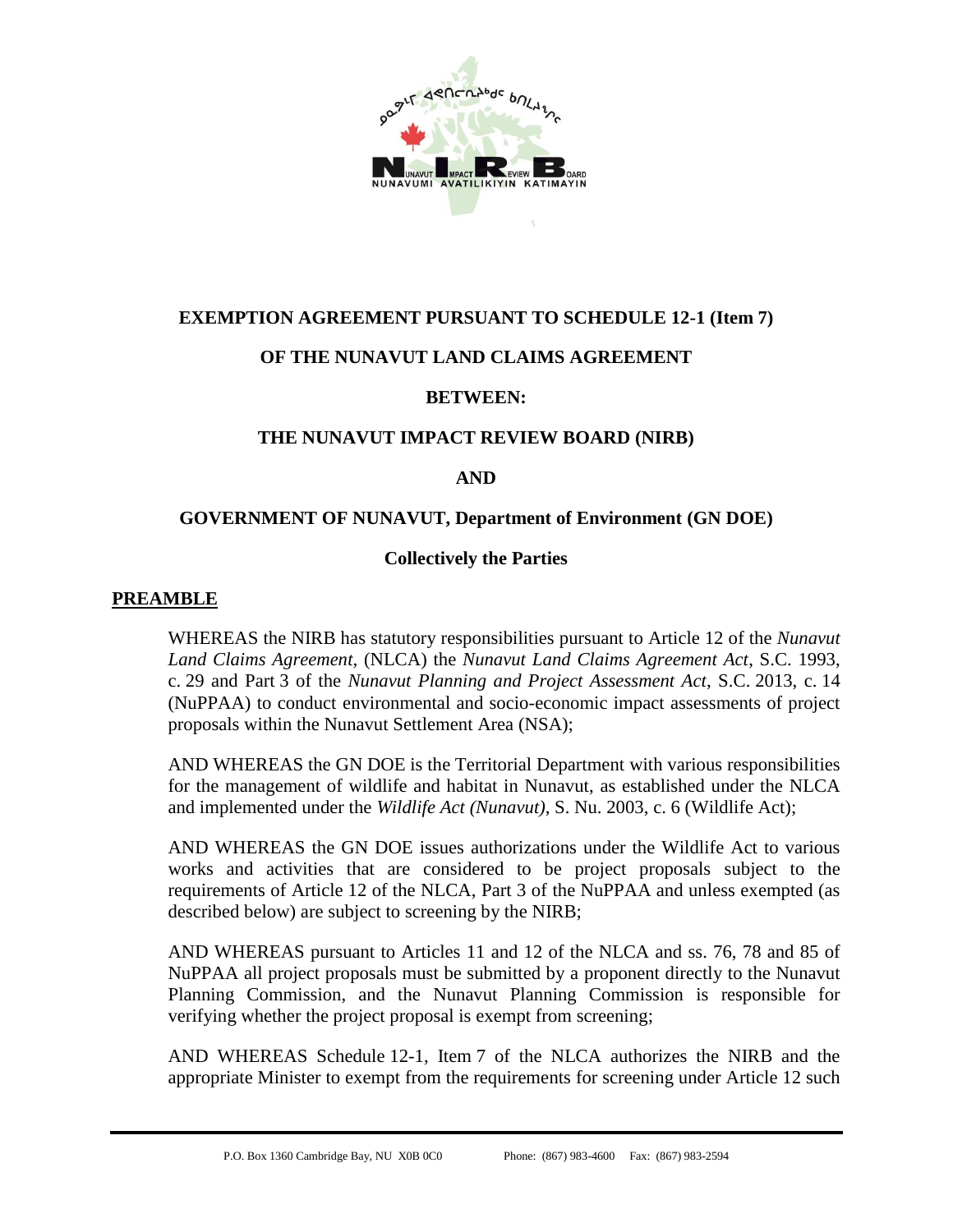other categories of activities and projects as may be agreed upon by the NIRB and the Minister (an Exemption Agreement);

AND WHEREAS pursuant to s. 230(4) of the NuPPAA, an Exemption Agreement may be submitted by the parties to the Minister of Indigenous and Northern Affairs Canada to be added to NuPPAA, *Schedule 3: Classes of Works and Activities Exempt from Screening*.

#### **THEREFORE, THE PARTIES AGREE AS FOLLOWS:**

#### **1.0 GENERAL**

#### **1.1 Definitions**

For the purposes of this Agreement these terms will have the following meanings:

"Animal Husbandry Licence" means a licence issued under the Wildlife Act to authorize the establishment and operation of facilities for the purpose of indigenous wildlife and reindeer propagation, cultivation or husbandry.

"Big Game Guide Licence" means a licence issued under the Wildlife Act to authorize a person to act as a guide, for compensation, to a person harvesting game.

"Big Game Outfitter Licence" means a licence issued under the Wildlife Act to authorize the holder of the licence to provide or agree to provide guides, personnel and equipment to persons harvesting or wishing to harvest big game in the areas authorized by the big game outfitter's licence.

"Dealer's Licence" means a licence issued under the Wildlife Act to operate a business or facility to traffic in the meat of game.

"Designated Inuit Organization" means the Tunngavik or, in respect of a function under the NLCA or NuPPAA any of the organizations that have been designated under Article 39, Section 39.1.3 as responsible for that function;

"Exemption Permit" means a permit issued under the Wildlife Act to exempt a person from specified prohibitions under the Wildlife Act.

"Export Permit" means a permit issued under the Wildlife Act that authorizes a person to export wildlife from Nunavut.

"GN DOE" means the Government of Nunavut, Department of Environment or a duly authorized representative of the Government of Nunavut, Department of Environment, as appropriate.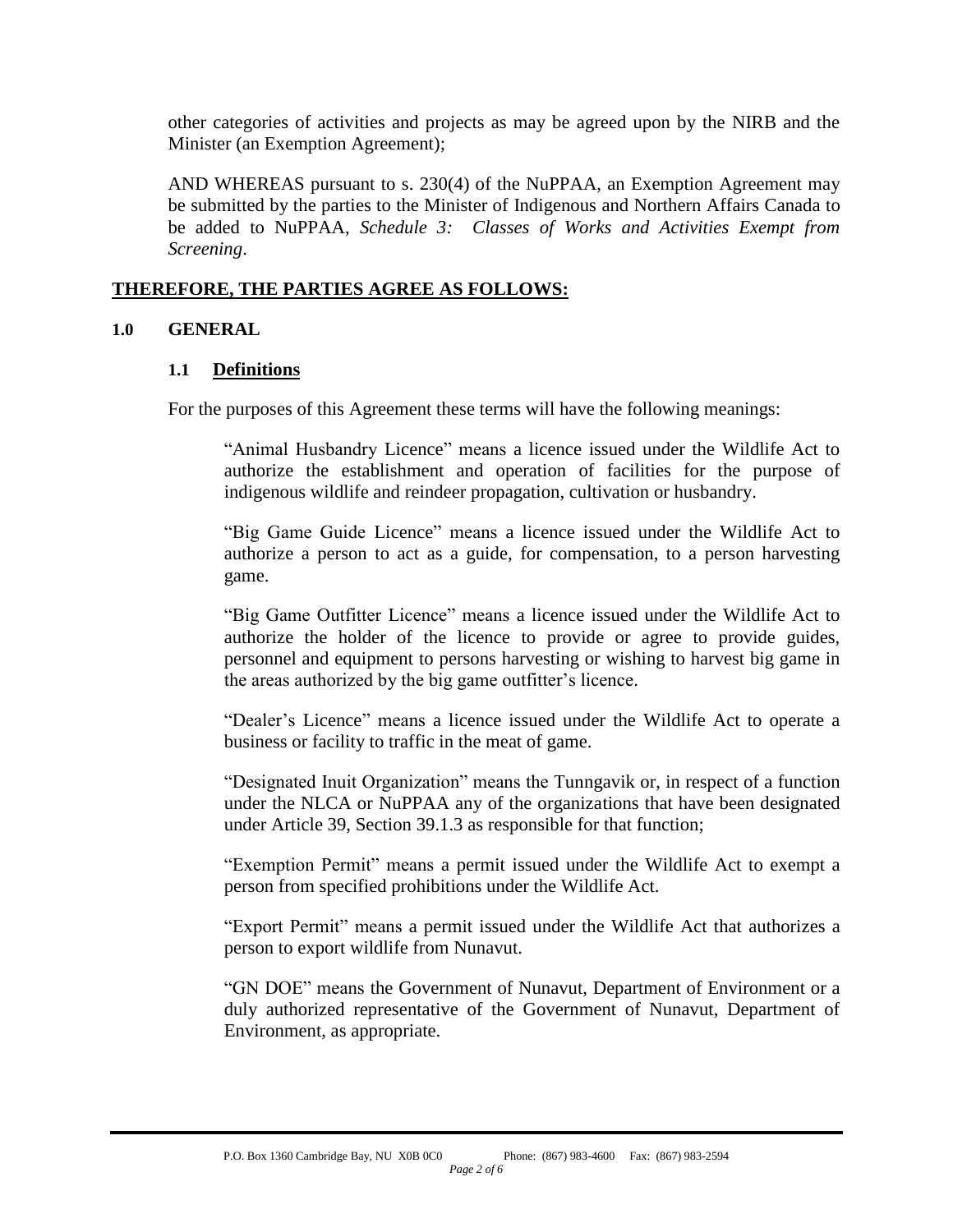"Harvesting Instruction Licence" means a licence issued under the Wildlife Act to authorize the establishment, offering of or provision of an organized course of instruction during which game is harvested.

"Import Permit" means a permit issued under the Wildlife Act authorizing the import of live wildlife, prescribed live domestic animals or prescribed dead wildlife into Nunavut.

"Inuit Owned Lands" means those lands that vest in, or are acquired or reacquired by the Designated Inuit Organization as set out in Article 19, Section 19.3.1 of the NLCA as long as the lands maintain such status under the NLCA.

"Licence to Harvest Wildlife" means a licence issued under the Wildlife Act to authorize the harvest of wildlife and includes both hunting and harvesting licences.

"Live Possession Licence" means a licence issued under the Wildlife Act to allow a person to lawfully possess, keep captive or feed a live wild animal.

"NIRB" means the Nunavut Impact Review Board or a duly authorized representative of the Nunavut Impact Review Board, as appropriate.

"Project Proposal" means a physical work that a proponent proposes to construct, operate, modify, decommission, abandon or otherwise carry out, or a physical activity that a proponent proposes to undertake or otherwise carry out, such work or activity being within the Nunavut Settlement Area, except as provided in Article 12, Section 12.11.1 of the NLCA, but does not include the construction, operation or maintenance of a building or the provision of a service, within a municipality, that does not have ecosystemic impacts outside the municipality and does not involve the deposit of waste by a municipality, the bulk storage of fuel, the production of nuclear or hydro-electric power or any industrial activity;

"Species At Risk Licence" means a licence issued under the Wildlife Act that authorizes a person to engage in an activity for education or research that is otherwise prohibited under the Act in respect of an extinct species or a listed species.

"Taxidermy Licence" means a licence issued under the Wildlife Act to authorize a person to prepare, preserve, stuff and mount wildlife for compensation.

"Wildlife Act" means the *Wildlife Act (Nunavut)*, S. Nu. 2003, c. 6, as may be amended from time to time, and any successor legislation that replaces the Wildlife Act.

"Wildlife Observation Licence" means a licence issued under the Wildlife Act to authorize the establishment, offering of or provision of an organized activity in which wildlife is the object of interaction, manipulation or close observation, including the making of a film or the provision of an expedition, safari or cruise.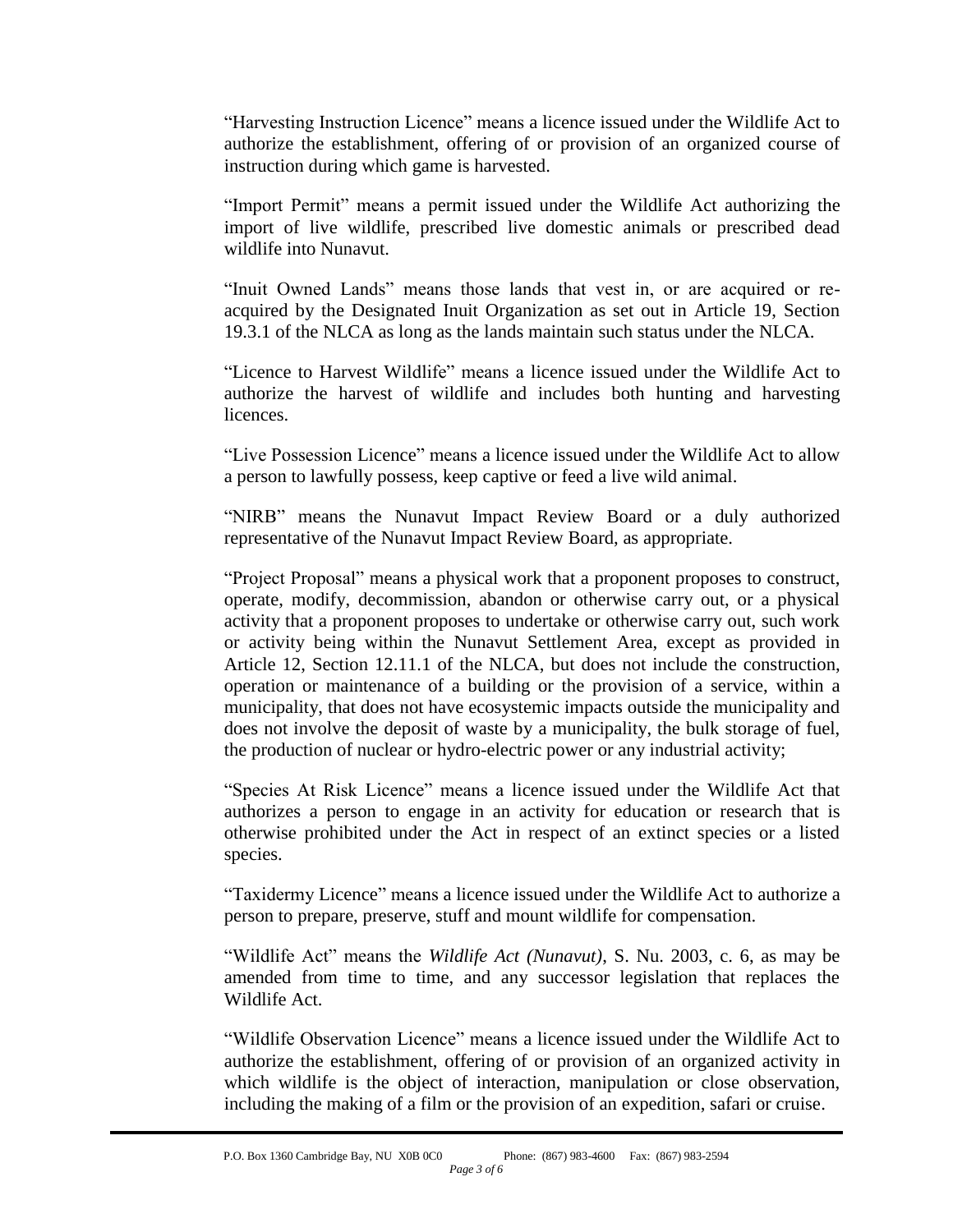"Wildlife Research Permit" means a permit issued under the Wildlife Act to authorize a person to conduct the specific research on the species of wildlife authorized by the permit and to collect wildlife specimens for the purposes of that research.

# <span id="page-3-0"></span>**2.0 SCOPE OF THE EXEMPTION**

## **2.1 Authorizations Governed By This Exemption Agreement**

This Exemption Agreement applies to any Project Proposal requiring the following authorizations issued by the [GN DOE](#page-0-0) under the Wildlife Act:

- Animal Husbandry Licence;
- Big Game Guide Licence;
- Big Game Outfitter Licence;
- Dealer's Licence;
- Exemption Permit;
- Export Permit;
- Harvesting Instruction Licence;
- Import Permit;
- Licence to Harvest Wildlife;
- Live Possession Licence;
- Taxidermy Licence;
- Wildlife Observation Licence; or
- Wildlife Research Permit.

## **2.2 Cumulative Effects**

Where the [GN DOE](#page-0-0) has concerns regarding potential cumulative ecosystemic and socio-economic effects associated with the works or activities proposed in an application for an authorization included under Clause [2.1](#page-3-0) of this Exemption Agreement, the [GN DOE,](#page-0-0) may, at their discretion, send the project proposal to the Nunavut Planning Commission to forward to the NIRB for screening.

#### **2.3 Public Concern**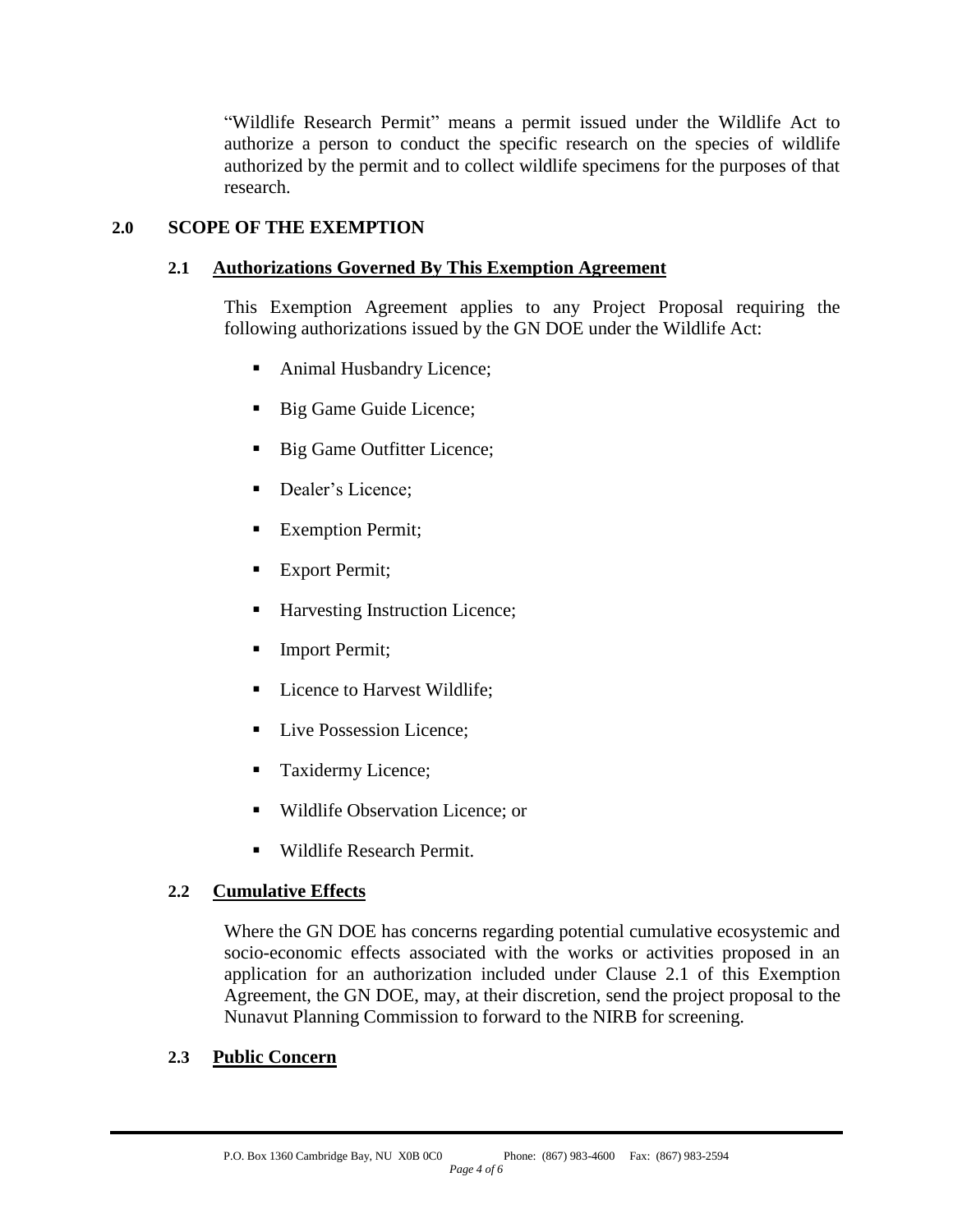Where public concern has been expressed in respect of the works or activities proposed in an application for an authorization listed in Clause [2.1](#page-3-0) of this Exemption Agreement, the [GN DOE,](#page-0-0) may, at their discretion, send the project proposal to the Nunavut Planning Commission to forward to the NIRB for screening.

## **2.4 Authorizations Not Governed by the Exemption Agreement**

This Exemption Agreement does NOT apply to any Project Proposal subject to Species at Risk Licences issued under the Wildlife Act, which will continue to be subject to screening by the NIRB as required under Article 12 of the NLCA.

## **3.0 TERM OF THIS AGREEMENT**

## **3.1 Term**

This Exemption Agreement commences when the Exemption Agreement has been signed by both parties and continues until the Exemption Agreement is terminated as set out in Clause [3.2](#page-4-0) of this Exemption Agreement.

## <span id="page-4-0"></span>**3.2 Termination of the Agreement**

Upon providing 120 days' written notice to the other party and an explanation as to the rationale for terminating the Exemption Agreement (including issues such as noncompliance with the terms of the Exemption Agreement, a determination that the Exemption Agreement is no longer appropriate or required, etc.) either party to this Exemption Agreement may terminate the Exemption Agreement.

## **3.3 Providing Notice of Termination to Indigenous and Northern Affairs Canada**

Upon termination, if this Exemption Agreement has been added to NuPPAA, *Schedule 3: Classes of Works and Activities Exempt from Screening*, the party providing the required written notice of termination under Clause [3.2](#page-4-0) shall, at the same time, send a copy of the notice of termination to the Assistant Deputy Minister of Indigenous and Northern Affairs Canada or duly authorized representative.

## **4.0 TERMS AND CONDITIONS**

## **4.1 Monitoring and Reporting**

For the purposes of monitoring the effectiveness of the Exemption Agreement, every year, on or before March 31 of the following year, [GN DOE](#page-0-0) will provide the NIRB with a report that:

> Provides a compilation of Project Proposals for which the [GN DOE](#page-0-0) granted Animal Husbandry Licences, Exemption Permits, Harvesting Instruction Licences, Import Permits, Live Possession Licences,